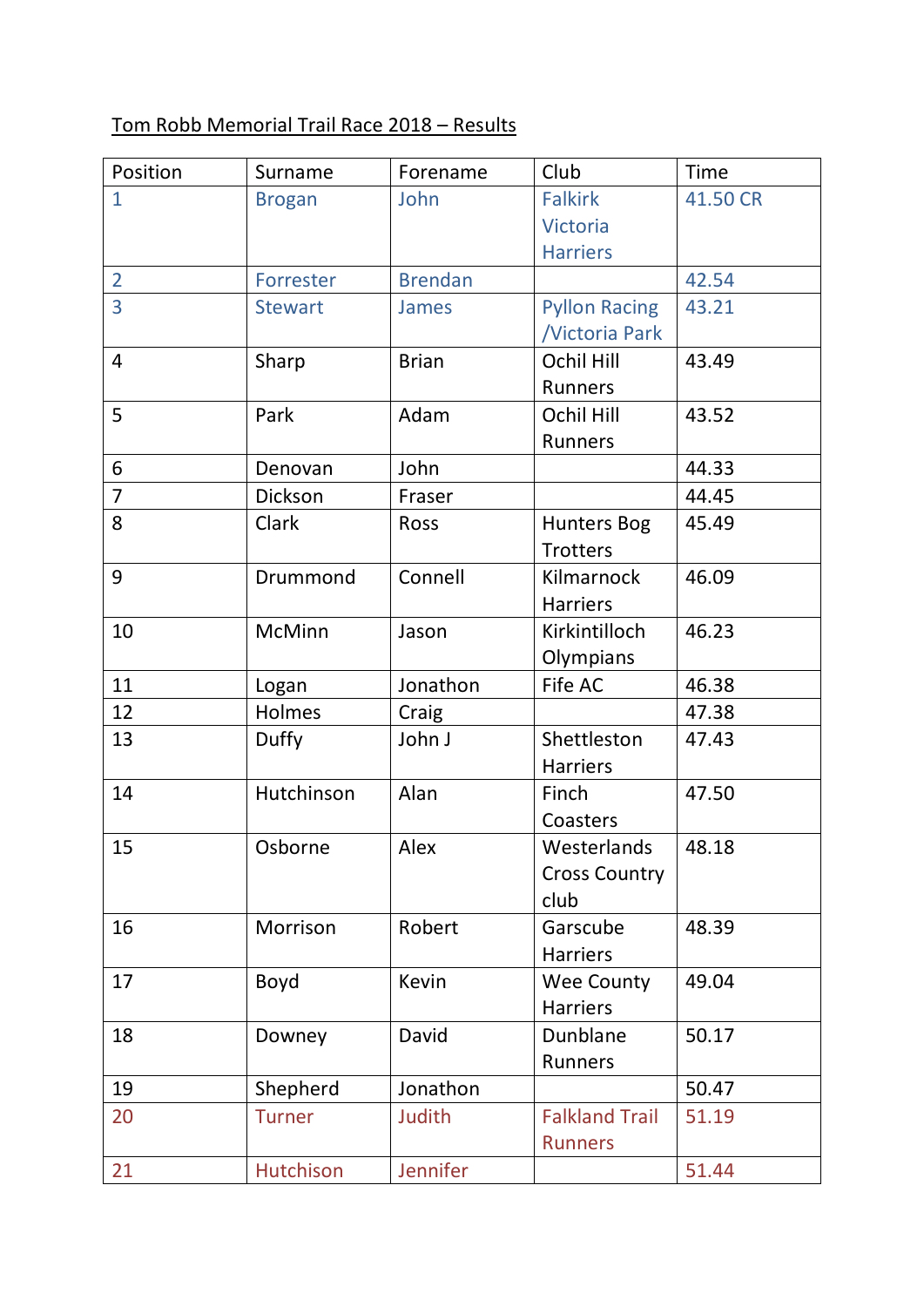| 22 | <b>Duncan</b>   | Linda       |                      | 52.03 |
|----|-----------------|-------------|----------------------|-------|
| 23 | Welsford        | Mark        | Kirkintilloch        | 52.11 |
|    |                 |             | Olympians            |       |
| 24 | Wells           | John        | Kirkintilloch        | 52.28 |
|    |                 |             | Olympians            |       |
| 25 | Pate            | Robin       | Leven Las            | 53.33 |
|    |                 |             | Vegas                |       |
|    |                 |             | <b>Running Club</b>  |       |
| 26 | <b>Haggerty</b> | John        |                      | 53.38 |
| 27 | Williamson      | Kyle        |                      | 53.47 |
| 28 | Williamson      | Ross        |                      | 53.47 |
| 29 | Pugh            | John        | Kirkintilloch        | 54.05 |
|    |                 |             | Olympians            |       |
| 30 | Taylor          | Alan        |                      | 54.23 |
| 31 | Leith           | Steven      | <b>Red Bridge</b>    | 54.28 |
|    |                 |             | Runners              |       |
| 32 | Quigley         | Joda        |                      | 54.28 |
| 33 | Greig           | Ross        |                      | 54.45 |
| 34 | Davidson        | Mark        | Portobello           | 55.39 |
|    |                 |             | <b>Running Club</b>  |       |
| 35 | Paterson        | <b>Drew</b> | <b>Jog Scotland</b>  | 55.51 |
| 36 | Ireland         | Katie       |                      | 55.52 |
| 37 | Johnson         | Simon       | Falkirk              | 56.29 |
|    |                 |             | Victoria             |       |
|    |                 |             | <b>Harriers</b>      |       |
| 38 | Allan           | Ross        |                      | 56.36 |
| 39 | <b>Barwell</b>  | <b>Nick</b> |                      | 56.52 |
| 40 | Ledgerwood      | Gary        | <b>Carron Valley</b> | 57.06 |
|    |                 |             | <b>Trail Runners</b> |       |
| 41 | Curran          | Stephen     | Kirkintilloch        | 57.39 |
|    |                 |             | Olympians            |       |
| 42 | <b>McManus</b>  | Kenny       |                      | 58.41 |
| 43 | O'Donnell       | Anthony     |                      | 58.45 |
| 44 | Young           | Graeme      | Galloway             | 59.10 |
|    |                 |             | <b>Harriers</b>      |       |
| 45 | <b>Taylor</b>   | lan         |                      | 59.20 |
| 46 | Fraser          | Vivien      | Kirkintilloch        | 60.32 |
|    |                 |             | Olympians            |       |
| 47 | Fergus          | Scott       |                      | 60.38 |
| 48 | Sandhu          | Kal         |                      | 60.44 |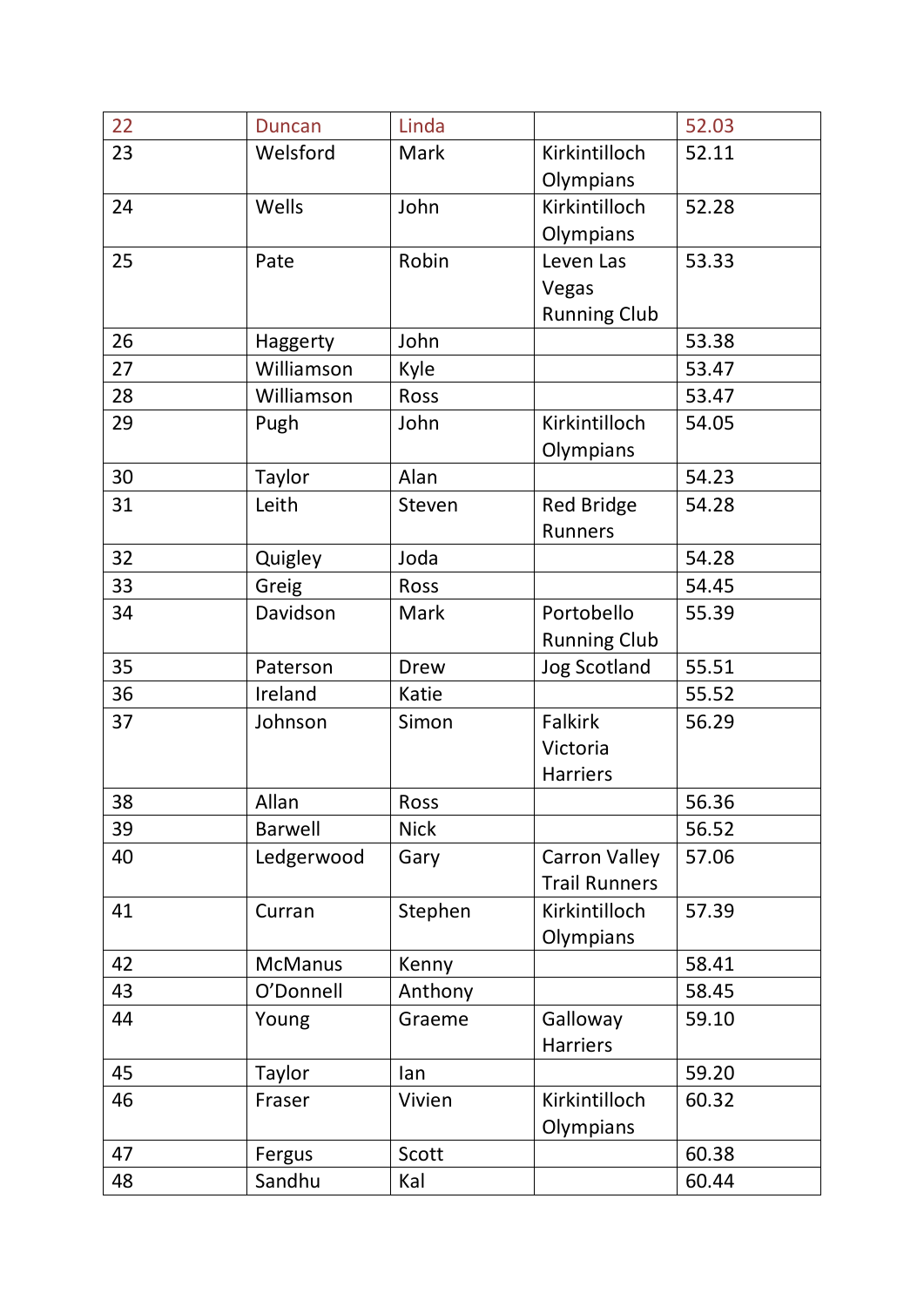| 49 | Murray         | David         |                                             | 60.53 |
|----|----------------|---------------|---------------------------------------------|-------|
| 50 | Eccleson       | Ken           |                                             | 61.10 |
| 51 | McCallum       | Christopher   | Wee County<br><b>Harriers</b>               | 61.18 |
| 52 | Coulter        | Aileen        | Bellahouston<br><b>Road Runners</b>         | 61.31 |
| 53 | Traynor        | Sheila        | Kirkintilloch<br>Olympians                  | 62.00 |
| 54 | <b>Stewart</b> | Ada           | Kirkintilloch<br>Olympians                  | 62.30 |
| 55 | Bonham         | Nicola        | Dunblane<br>Runners                         | 63.15 |
| 56 | Doherty        | Robert        |                                             | 63.23 |
| 57 | Ogilvie        | Alastair      |                                             | 63.26 |
| 58 | Craig          | Anne          | <b>Jog Scotland</b>                         | 64.01 |
| 59 | MacDonald      | Jacqueline    |                                             | 64.29 |
| 60 | Kirkaldy       | Fiona         |                                             | 64.32 |
| 61 | McAviney       | <b>Stuart</b> |                                             | 64.35 |
| 62 | Jackson        | Hilary        |                                             | 64.56 |
| 63 | Leitch         | Douglas       | <b>Kinross Road</b><br>Runners              | 65.05 |
| 64 | Wilson         | Margaret      |                                             | 65.10 |
| 65 | Rudzinski      | Peter         | Clydesdale<br><b>Harriers</b>               | 65.15 |
| 66 | <b>Strang</b>  | Amanda        | Moray Road<br>Runners                       | 65.39 |
| 67 | Sinsheimmer    | Michelle      | Westerlands<br><b>Cross Country</b><br>Club | 65.46 |
| 68 | Winton         | Cameron       | Glasgow<br>Frontrunners                     | 65.57 |
| 69 | MacNab         | Shirley       | Kirkintilloch<br>Olympians                  | 66.00 |
| 70 | Campbell       | Paul          |                                             | 66.36 |
| 71 | Wheeler        | Jackie        |                                             | 66.38 |
| 72 | Parker         | Pamela        | Cumbernauld<br>AC                           | 66.54 |
| 73 | Dinnan         | <b>Stuart</b> |                                             | 67.34 |
| 74 | Stanley        | <b>Stuart</b> |                                             | 67.35 |
| 75 | Hunter         | Julie         |                                             | 67.38 |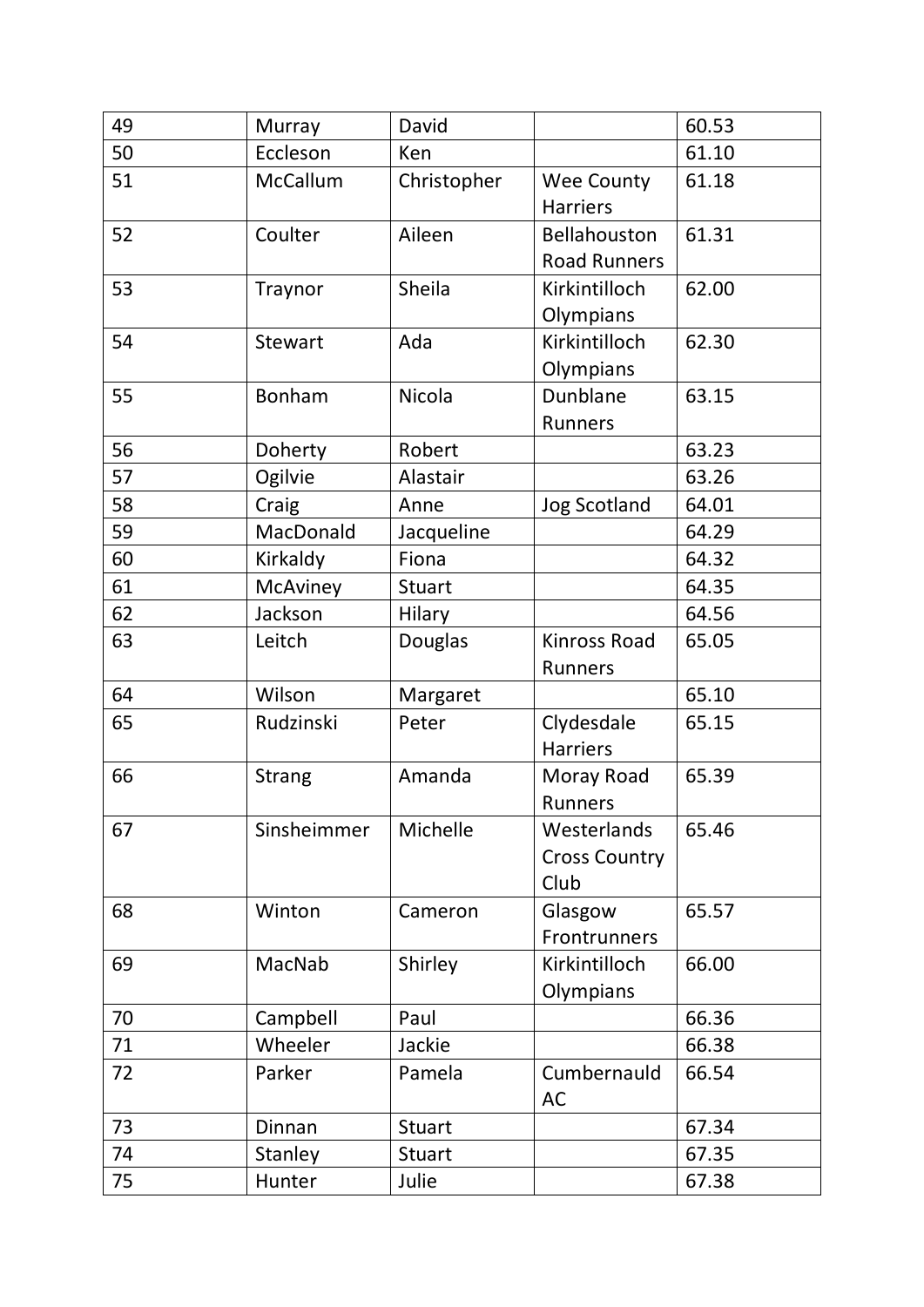| 76  | Wilson               | Roz     | Bellahouston        | 68.21 |
|-----|----------------------|---------|---------------------|-------|
|     |                      |         | <b>Road Runners</b> |       |
| 77  | Philips              | Danny   | Bellahouston        | 68.22 |
|     |                      |         | <b>Road Runners</b> |       |
| 78  | <b>Stewart</b>       | Jane    | Wee County          | 68.47 |
|     |                      |         | <b>Harriers</b>     |       |
| 79  | Greig                | Fiona   |                     | 69.01 |
| 80  | Paterson             | Gill    | <b>Jog Scotland</b> | 69.50 |
| 81  | Urwin                | Polly   | Sunderland          | 70.39 |
|     |                      |         | <b>Strollers</b>    |       |
| 82  | Downey               | Alison  | Dunblane            | 70.49 |
|     |                      |         | Runners             |       |
| 83  | <b>McMorris</b>      | Dean    |                     | 71.00 |
| 84  | Angelopolous         | Heather |                     | 71.38 |
| 85  | Cooper               | Kathryn |                     | 71.39 |
| 86  | Woods                | Alison  |                     | 71.40 |
| 87  | Houghton             | Paul    |                     | 71.49 |
| 88  | Milne                | Mickie  |                     | 72.09 |
| 89  | <b>Ives</b>          | Sarah   |                     | 72.27 |
| 90  | Friel                | Pauline | <b>Jog Scotland</b> | 72.40 |
| 91  | * late starter       | Norry   | Kirkintilloch       | 72.44 |
|     | <b>McNeill</b>       |         | Olympians           |       |
| 92  | * late starter       | Gary    |                     | 72.44 |
|     | <b>McNeill</b>       |         |                     |       |
| 93  | Allan                | Scott   |                     | 72.49 |
| 94  | Shaw                 | Andrew  |                     | 73.13 |
| 95  | Cameron              | Alan    |                     | 73.13 |
| 96  | Mackay               | Sarah   |                     | 73.17 |
| 97  | Sandler              | Liz     |                     | 73.28 |
| 98  | Hickman              | Tom     |                     | 73.53 |
| 99  | <b>Bissett</b>       | Fiona   |                     | 75.45 |
| 100 | <b>Balfour</b>       | Robert  |                     | 76.04 |
| 101 | Mcleod               | Katy    |                     | 77.13 |
| 102 | <b>Guthrie Allan</b> | Sylvie  |                     | 77.19 |
| 103 | Smith                | Moira   | Kirkintilloch       | 77.48 |
|     |                      |         | Olympians           |       |
| 104 | Nicholson            | Angela  | Edinburgh           | 78.22 |
|     |                      |         | running             |       |
|     |                      |         | Network             |       |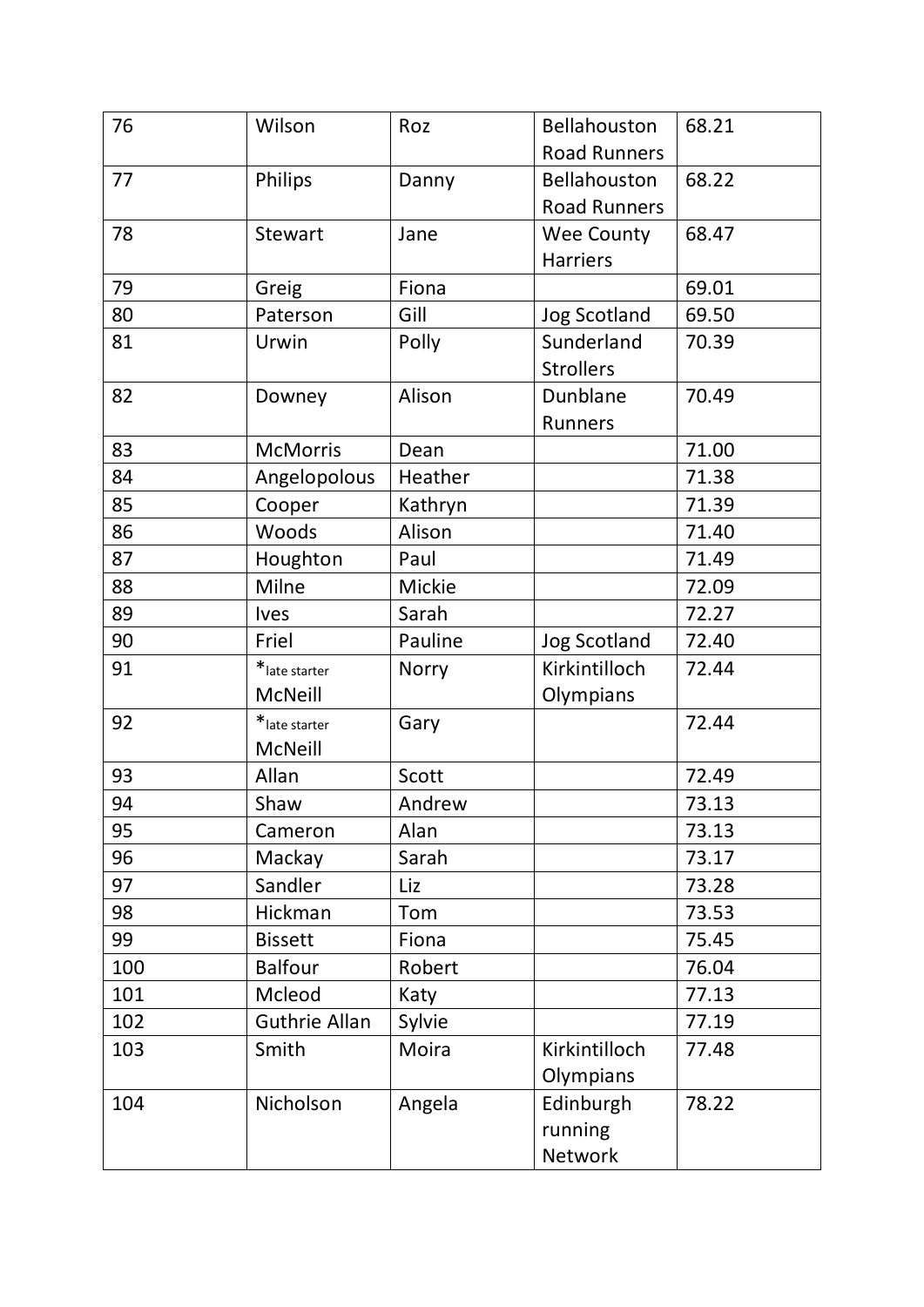| 105 | Williamson      | Lyn           | Edinburgh<br>Frontrunners | 78.23  |
|-----|-----------------|---------------|---------------------------|--------|
| 106 | Phillips        | Gillian       | Kirkintilloch             | 78.54  |
|     |                 |               | Olympians                 |        |
| 107 | Sanderson       | Robert        | Kirkintilloch             | 78.54  |
|     |                 |               | Olympians                 |        |
| 108 | <b>Flowers</b>  | Lynsey        |                           | 79.50  |
| 109 | <b>Stewart</b>  | Carole        |                           | 79.52  |
| 110 | Murdoch         | Fletcher      | Maryhill                  | 80.09  |
|     |                 |               | <b>Harriers</b>           |        |
| 111 | Strachan        | Rose          | Kirkintilloch             | 80.42  |
|     |                 |               | Olympians                 |        |
| 112 | Stanley         | Fiona         | <b>Jog Scotland</b>       | 80.46  |
| 113 | Dickson         | Jeanette      | <b>Jog Scotland</b>       | 80.46  |
| 114 | Young           | Fiona         | Galloway                  | 81.28  |
|     |                 |               | <b>Harriers</b>           |        |
| 115 | Livingstone     | Karen         |                           | 83.01  |
| 116 | Guthrie         | Wendy         |                           | 83.28  |
| 117 | <b>Beattie</b>  | <b>Tricia</b> | <b>Jog Scotland</b>       | 84.03  |
| 118 | Mullen          | Lorraine      | Giffnock                  | 84.10  |
|     |                 |               | North                     |        |
| 119 | Gibson          | Annette       |                           | 84.12  |
| 120 | Arthurs         | Cheryl        |                           | 84.12  |
| 121 | Young           | Louise        |                           | 87.17  |
| 122 | Wakely          | Susannah      | <b>Jog Scotland</b>       | 87.44  |
| 123 | O'Donnell       | Lisa          |                           | 88.12  |
| 124 | Leitch          | Laura         |                           | 88.13  |
| 125 | Taylor          | Yvonne        |                           | 88.50  |
| 126 | <b>McMorris</b> | Cheryl        |                           | 94.30  |
| 127 | Nagle           | Kirstie       |                           | 101.16 |
| 128 | McEwan          | Thomas        |                           | 101.16 |
| 129 | Sleight         | Nicky         |                           | 101.28 |
| 130 | Rees            | Karen         |                           | 102.15 |
| 131 | Couper          | Sandra        | <b>Jog Scotland</b>       | 102.13 |
| 132 | Doyle           | Karen         |                           | 102.15 |
| 133 | Wood            | Jacqueline    |                           | 136    |
| 134 | Turnbull        | Fiona         |                           | 136    |
| 135 | Robb            | Jennifer      |                           | 156    |
| 136 | Robb            | Jim           |                           | 156    |